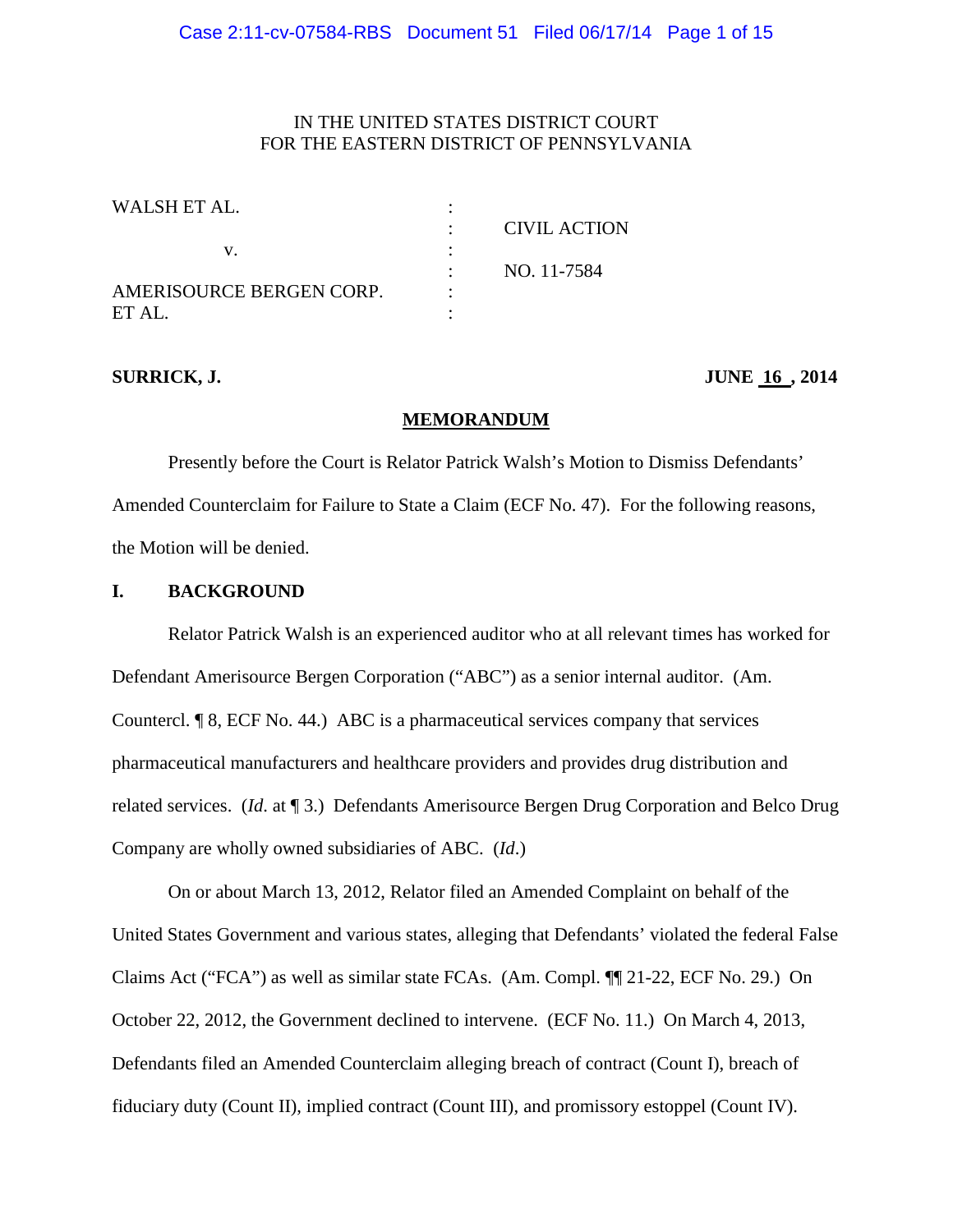(Am. Countercl.) On March 14, 2013, Relator filed the instant Motion to Dismiss. (Relator's Mot., ECF No. 47.) On April 1, 2013, Defendants filed a Response in opposition. (Defs.' Resp., ECF No. 48.)

# **II. LEGAL STANDARD**

Under Federal Rule of Civil Procedure  $8(a)(2)$ , "a pleading that states a claim for relief must contain a short and plain statement of the claim showing that the pleader is entitled to relief." Fed. R. Civ. P. 8(a)(2). Rule 12(b)(6) provides for the dismissal of a complaint, in whole or in part, for failure to state a claim upon which relief can be granted. *See* Fed. R. Civ. P. 12(b)(6). A motion under Rule 12(b)(6) tests the sufficiency of the complaint against the pleading requirements of Rule 8(a). "To survive a motion to dismiss, a complaint must contain sufficient factual matter, accepted as true, to 'state a claim to relief that is plausible on its face.'" *Ashcroft v. Iqbal*, 556 U.S. 662, 678 (2009) (quoting *Bell Atl. Corp. v. Twombly*, 550 U.S. 544, 570 (2007)). A complaint that merely alleges entitlement to relief, without alleging facts that show entitlement, must be dismissed. *See Fowler v. UPMC Shadyside*, 578 F.3d 203, 211 (3d Cir. 2009). Courts need not accept "[t]hreadbare recitals of the elements of a cause of action, supported by mere conclusory statements . . . ." *Iqbal*, 556 U.S. at 678. "While legal conclusions can provide the framework of a complaint, they must be supported by factual allegations." *Id*. at 679. This "'does not impose a probability requirement at the pleading stage,' but instead 'simply calls for enough facts to raise a reasonable expectation that discovery will reveal evidence of' the necessary element." *Phillips v. Cnty. of Allegheny*, 515 F.3d 224, 234 (3d Cir. 2008) (quoting *Twombly*, 550 U.S. at 556).

In determining whether dismissal of the complaint is appropriate, courts use a two-part analysis. *Fowler*, 578 F.3d at 210. First, courts separate the factual and legal elements of the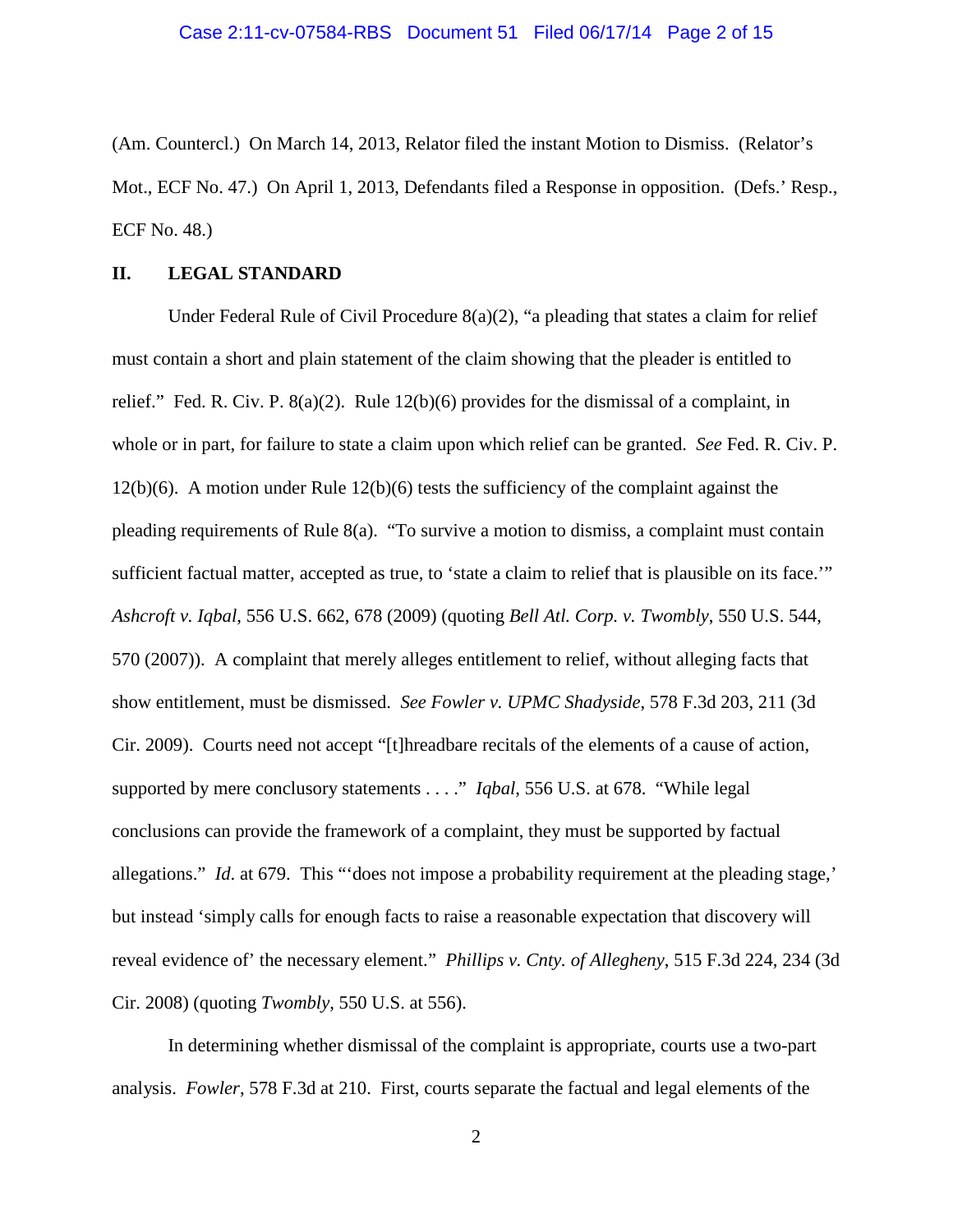#### Case 2:11-cv-07584-RBS Document 51 Filed 06/17/14 Page 3 of 15

claim and accept all of the complaint's well-pleaded facts as true. *Id*. at 210-11. Next, courts determine whether the facts alleged in the complaint are sufficient to show that the plaintiff has a "'plausible claim for relief.'" *Id*. at 211 (quoting *Iqbal*, 556 U.S. at 679). Given the nature of the two-part analysis, "'[d]etermining whether a complaint states a plausible claim for relief will . . . be a context-specific task that requires the reviewing court to draw on its judicial experience and common sense.'" *McTernan v. City of York*, 577 F.3d 521, 530 (3d Cir. 2009) (quoting *Iqbal*, 556 U.S. at 679).

### **III. DISCUSSION**

# **A. Parties' Contentions**

Defendants' Amended Counterclaim is based upon the fact that Relator signed a confidentiality agreement ("Agreement") as a condition of his employment with Defendants. Defendants contend that Relator's actions in initiating this lawsuit violated that Agreement. (Am. Countercl. ¶ 17.) More specifically, Defendants contend that Relator "took and removed from [Defendants'] premises and possession a large variety of [Defendants'] confidential, proprietary and privileged information, and did so for purposes not in connection with or for the benefit of [Defendants'] business." (*Id*. at ¶ 27.) These documents included communications between Defendants and in-house counsel concerning legal issues involving certain customer contracts which bore "the clear and explicit admonition Attorney-Client Communication Privileged and Confidential." (*Id*. at ¶ 49.) Also included was an e-mail addressed to in-house counsel seeking legal advice. (*Id*. at ¶ 50.) Defendants allege that Relator shared this confidential information with his personal attorney and that some of this information became public when the Complaint was unsealed. (*Id*. at ¶¶ 32, 37.)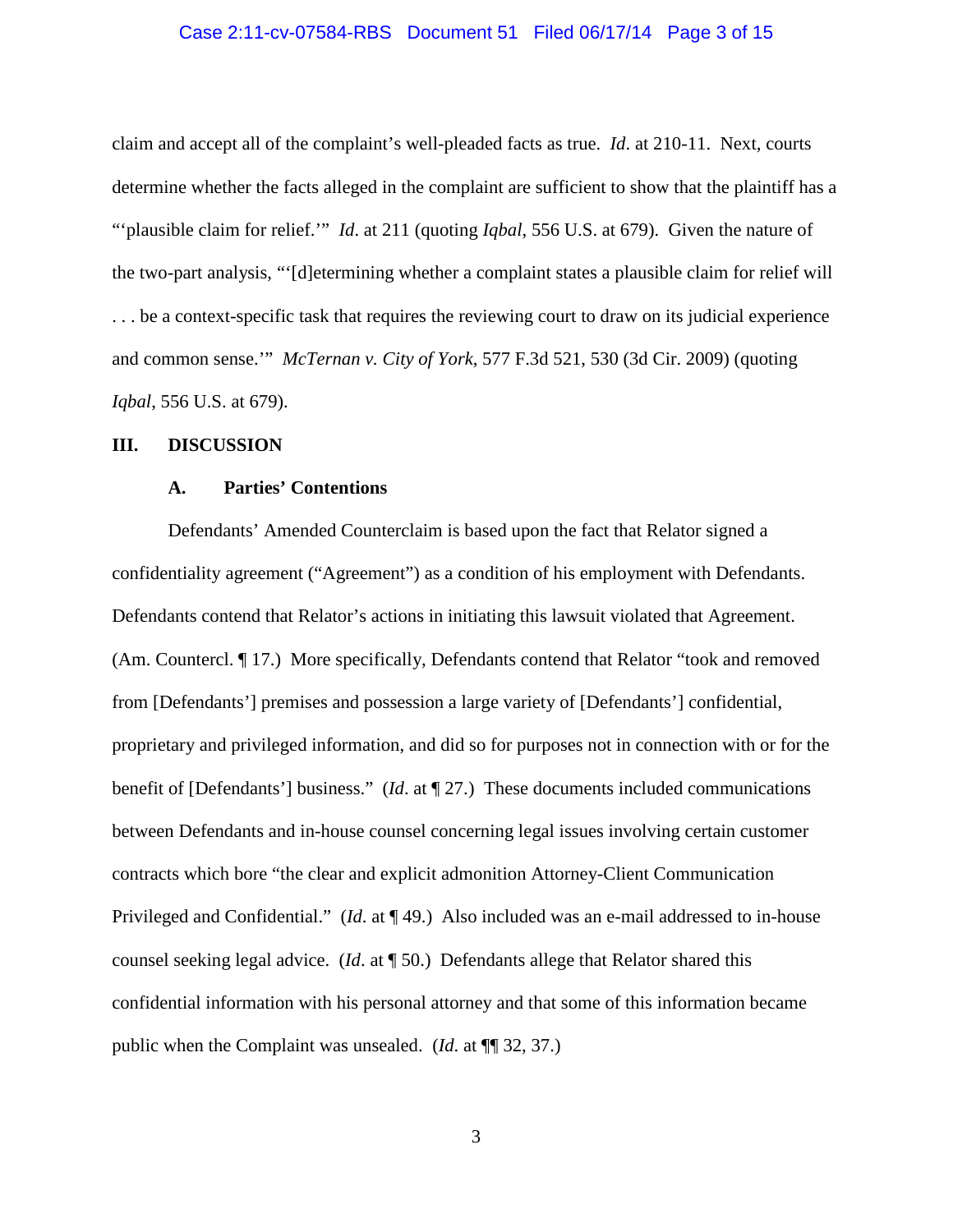#### Case 2:11-cv-07584-RBS Document 51 Filed 06/17/14 Page 4 of 15

Relator does not contest the fact that he signed the Agreement. Rather, he argues that the information that he disclosed was not confidential and that Defendants have failed to explain why it is entitled to protection. (Relator's Mot. 5.) Relator argues that the Amended Counterclaim should be dismissed because Defendants have failed to demonstrate how they were harmed by the disclosure of the information. (*Id*. at 6-7.) Relator also maintains that even if the information was confidential, Defendants' Amended Counterclaim should be dismissed because there is a strong public policy against counterclaims in qui tam actions. (*Id*. at 7.) Finally, Relator appears to argue that if the Amended Counterclaim is not dismissed, it should be stayed until after adjudication of the qui tam claims. (*Id*. at 8-9.)

#### **B. Confidential and Proprietary Information**

"Under Pennsylvania law, the duty of an employee not to disclose the secrets of his employer may arise either from an express contract . . . or may be implied from the confidential relationship existing between the master and servant." *Healthcare Affiliated Servs., Inc. v. Lippany*, 701 F. Supp. 1142, 1152 (W.D. Pa. 1988) (citing *MacBeth–Evans Glass Co. v. Schnelbach*, 86 A. 688, 691 (Pa. 1913)).<sup>1</sup> Here, the Agreement defines as confidential any information relating to:

[T]he development, production, sale, distribution and marketing of any products developed, produced, sold, distributed or marketed by the Company . . . and the Company's methods, techniques, and processes of conducting business . . . financial and accounting data, customer lists and information.

(Defs.' Resp. 4; Agreement ¶ 4.1.) Since the Agreement explicitly describes the type of information that it seeks to maintain as confidential, we must determine whether the information

<sup>&</sup>lt;sup>1</sup> The Agreement provides that "the laws of Pennsylvania will be applicable and controlling" in all matters pertaining to the underlying Agreement. (Agreement ¶ 6.6, Am. Countercl. Ex. BB.)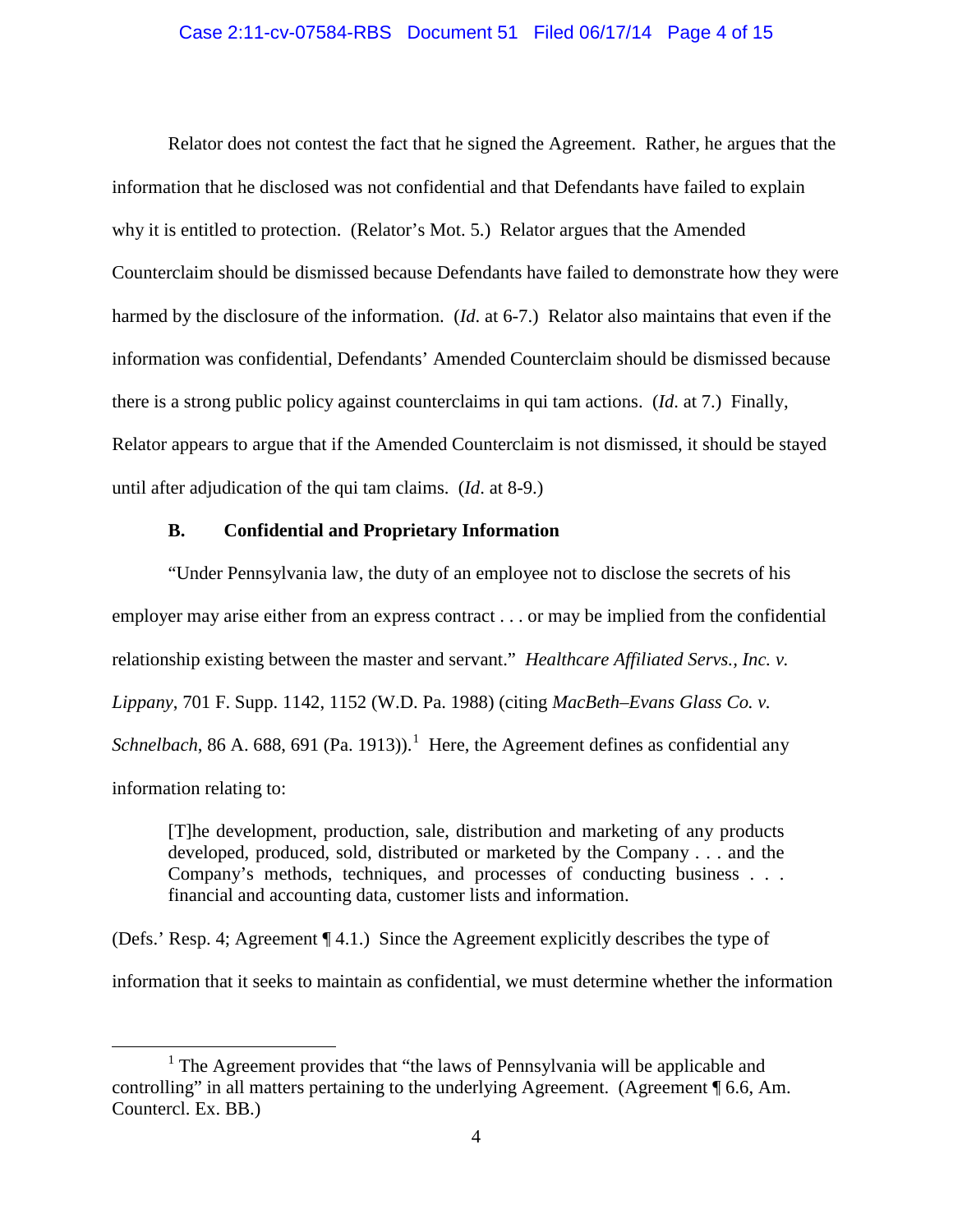# Case 2:11-cv-07584-RBS Document 51 Filed 06/17/14 Page 5 of 15

disclosed by Relator falls within its scope. *Youti v. Macy's Retail Holding, Inc*., 626 F. Supp. 2d 511, 525 (E.D. Pa. 2009) ("As the agreement specifically defines what constitutes confidential information, I will consider only whether the information satisfies the provision's definition.").<sup>2</sup>

Defendants allege that Relator attached to the Amended Complaint: "(1) Prime Vendor Agreements and Customer Contracts, (2) documents containing pricing, credit transactions, and sales analysis information, (3) customer lists and customer information, (4) audit reports, and (5) documents pertaining to [Defendants'] standard operating procedures." (Am. Countercl. ¶ 34.) This is the type of information that the Agreement defines as confidential. Furthermore, Pennsylvania courts, as well as federal courts applying Pennsylvania law, have held that such information can be protected as trade secrets. *See Bohler-Uddelholm Am., Inc. v. Ellwood Grp., Inc*., 247 F.3d 79, 107 (3d Cir. 2001) (finding that under Pennsylvania law, information such as client lists, customer profiles, pricing information, and shipping information

 $2$  Defendants argue that as a certified public accountant ("CPA"), Relator is "subject to the professional standards and confidentiality requirements set forth by the American Institute of CPAs, which he violated. (Am. Countercl.  $\P$  $25-27$ .) This argument is problematic for several reasons. First, it is unclear whether this Court has jurisdiction to enforce these rules. *See Rubin v. Katz*, 347 F. Supp. 322, 323 (E.D. Pa. 1972) (noting that unlike the jurisdiction to enforce canons for attorneys, which "is based on the regulatory power of courts over members of the bar . . . [t]here is no similar basis for the [c]ourt to enforce the Code of Ethics and Rules of Conduct for accountants"). Second, federal common law does not recognize an accountant-client privilege. *Wm. T. Thompson Co. v. Gen. Nutrition Corp., Inc*., 671 F.2d 100, 104 (3d Cir. 1982). Although Pennsylvania has enacted legislation recognizing an accountant-client privilege, 63 Pa. Cons. Stat. § 9.11(a), the parties have not addressed the issue of whether that statute applies to the facts of this case. *See United States v. Bowman*, 358 F.2d 421, 423 (3d Cir. 1966) ("Since the statute is in derogation of the common law which does not accord an accountant-client privilege the privilege which it accords must be strictly construed."). Finally, even if Pennsylvania law prohibits the disclosures made by Relator, there is "reason to question whether the privilege created by state law is applicable to a suit based on federal [] law." *Rubin*, 347 F. Supp. at 324. In any event, since the parties have not addressed these issues, and since Defendants' Amended Counterclaim survives Relator's Motion to Dismiss on other grounds, we will not address this argument.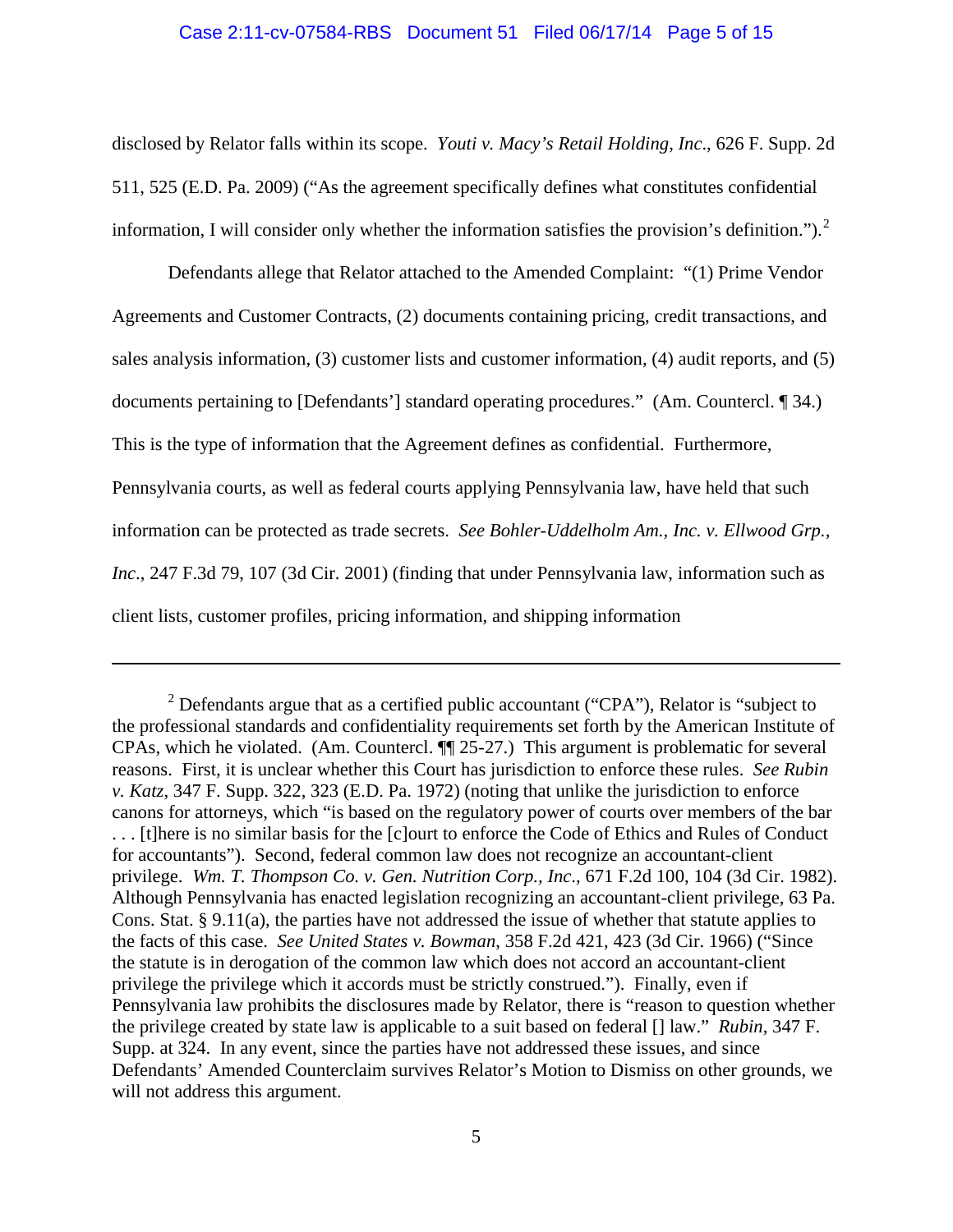#### Case 2:11-cv-07584-RBS Document 51 Filed 06/17/14 Page 6 of 15

can be a trade secret); *see also Robinson Elec. Supervisory Co. v. Johnson*, 154 A.2d 494, 496 (1959) ("Customer lists and customer information . . . [are] highly confidential and constitute a valuable asset. Such data has been held to be property in the nature of a 'trade secret' for which an employer is entitled to protection . . . .").

The steps that an employer takes to maintain the confidentiality of its information are an important factor in determining whether that information is entitled to protection. For example, confidential customer lists have been held to be trade secrets when "[t]he degree of secrecy [is] such that it would be difficult for others to obtain the information without using improper means." *Nat'l Risk Mgmt., Inc. v. Bramwell*, 819 F. Supp. 417, 431 (E.D. Pa. 1993). In the instant case, Defendants contend that they utilize a number of measures to maintain confidentiality. First, "they do not share their confidential or proprietary documents with third parties unless required to do so by [c]ourt order or subpoena and, even in those circumstances, confidential information is restricted and subject to confidentiality protection to the full extent permitted by law." (Am. Countercl. ¶ 9.) Second, Defendants prohibit their customers from disclosing pricing and payment terms to third parties. (*Id*. at ¶ 6.) Third, Defendants enter into confidentiality agreements with employees who have access to confidential and proprietary information. (*Id.* at  $\P$  10(a).)

Defendants argue that Relator's actions in filing his Amended Complaint were in contravention of these measures and that their confidential information "was removed from the public record only after [Defendants'] filed two motions with the Court to remove the confidential and propriety information from the public record." (*Id*. at ¶ 37.) Taking these assertions as true, the Amended Counterclaim sufficiently alleges that Relator disclosed Defendants' confidential and proprietary information. We are not persuaded by Relator's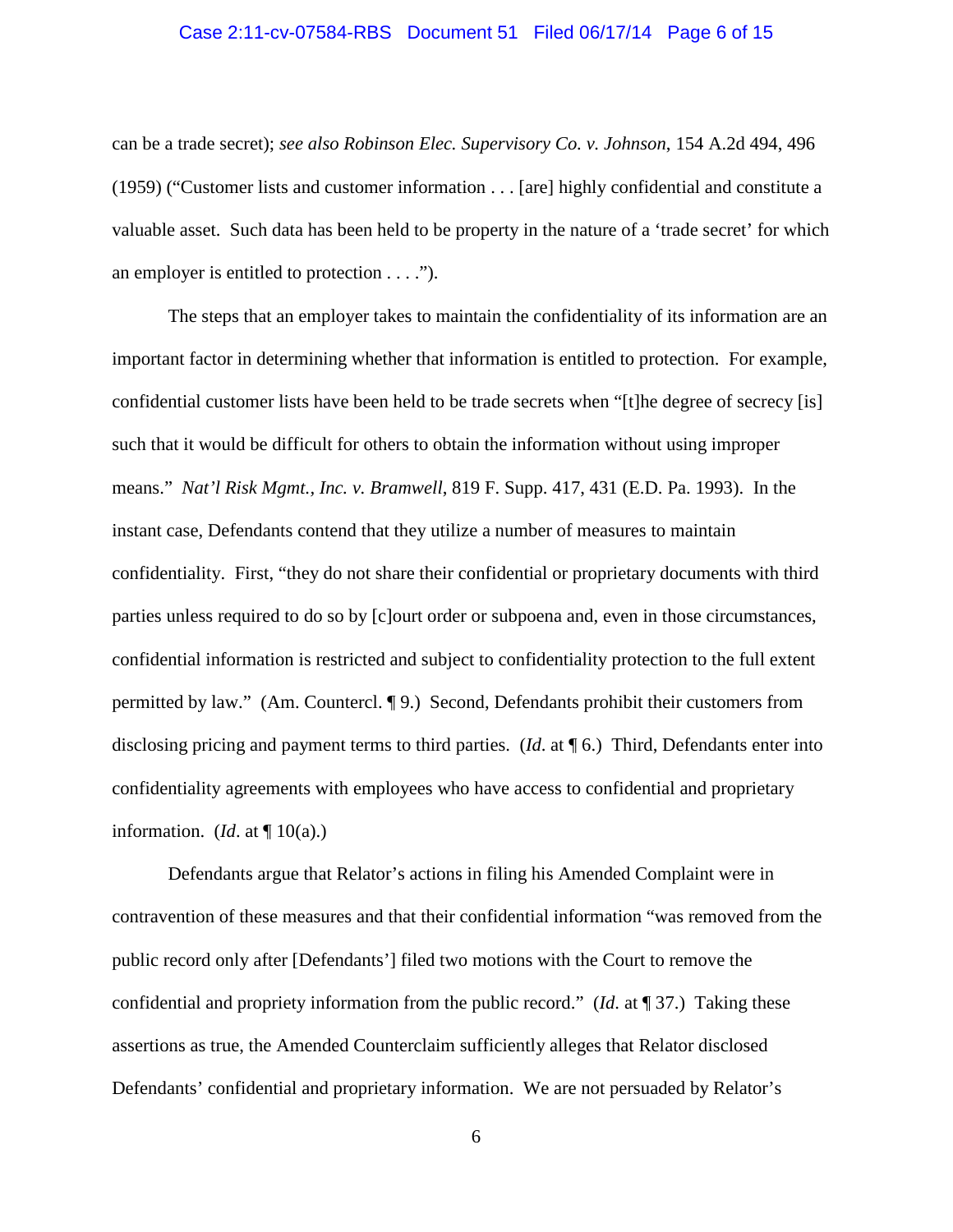#### Case 2:11-cv-07584-RBS Document 51 Filed 06/17/14 Page 7 of 15

argument that Defendants are required to explain why such documents are confidential and proprietary. *See Pennfield Precision, Inc. v. EF Precision, Inc*., No. 00-280, 2000 WL 1201381, at \*4 (E.D. Pa. Aug. 15, 2000) ("Courts are in general agreement that trade secrets need not be disclosed in detail in a complaint alleging misappropriation for the simple reason that such a requirement would result in public disclosure of the purported trade secret.") (citation omitted); *see also Protocomm Corp. v. Fluent, Inc*., No. 93-0518, 1995 WL 3671, at \*13 (E.D. Pa. Jan. 4, 1995) ("The question of whether proprietary information constitutes a trade secret is an issue of fact, ordinarily resolved by the fact finder after a full presentation of the evidence.") (citation omitted).

#### **C. Damages**

Despite Relator's assertions to the contrary, Defendants have sufficiently alleged that they suffered damages as a result of Relator's disclosures. The Agreement states that "the Company will suffer immediate and irreparable harm if Employee violates any terms, conditions or covenants of this Agreement." (Agreement ¶ 2.2.) This is because, as Defendants explain, their confidential information can be used by competitors to "identify and seek out [Defendants'] customers, undercut pricing, payment and other terms of sale, anticipate and counter [Defendants'] business strategies, seek to damage [Defendants'] reputation, or otherwise act to the competitive disadvantage of [Defendants]." (Am. Countercl. ¶ 7.) In addition, if Defendants ultimately prevail on their Amended Counterclaim, they will be entitled to attorneys' fees and costs incurred in protecting their confidential information. (Agreement ¶ 6.5); *see Allia v. Target Corp*., No. 07-4130, 2010 WL 1050043, at \*14 (D.N.J Mar. 17, 2010) (finding that employer was entitled to attorneys' fees for employee's breach of confidentiality agreement where there was a provision in the contract providing for such fees). Finally, Defendants will, at a minimum,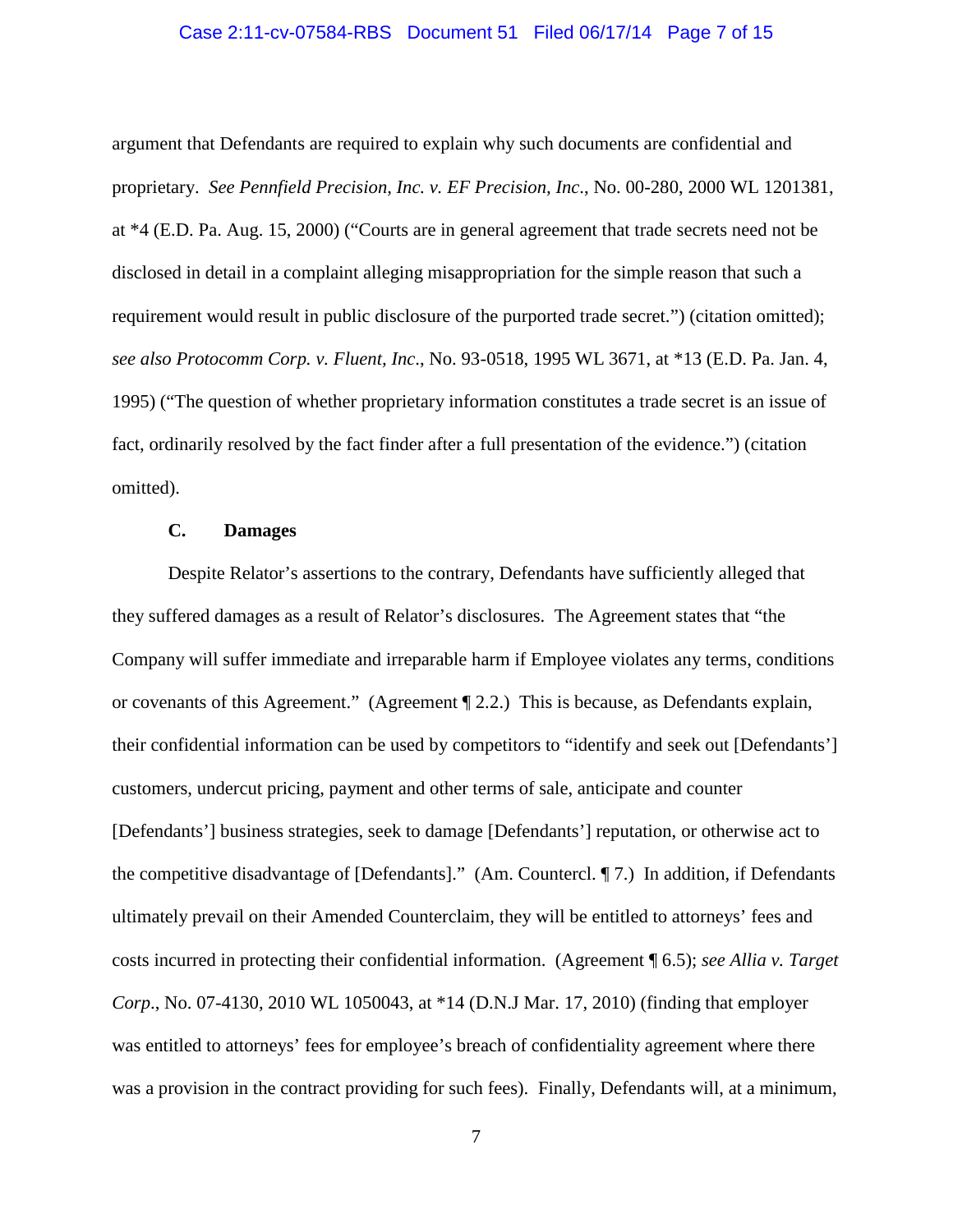#### Case 2:11-cv-07584-RBS Document 51 Filed 06/17/14 Page 8 of 15

be entitled to nominal damages if they prevail on their Amended Counterclaim. *Nesselrotte v. Allegheny Energy, Inc*., 615 F. Supp. 2d 397, 408 (E.D. Pa. 2009) (finding that even if the defendant was unable to prove actual damages as a result of employee's breach of a confidentiality agreement the employer would still be entitled to nominal damages).

#### **D. Public Policy**

Relator argues that the most compelling reason for dismissal is the strong public policy against counterclaims in qui tam actions. It is well settled that qui tam defendants cannot bring counterclaims "for indemnification and contribution that are based on their liability under the FCA or have the same effect as offsetting FCA liability." *United States v. Campbell*, No. 08- 1951, 2011 WL 43013, at \*10 (D.N.J. Jan. 4, 2011); *United States ex rel. Miller v. Bill Harbert Int'l Constr., Inc*., 505 F. Supp. 2d 20, 26 (D.D.C. 2007) (collecting cases). Equally apparent however is the fact that counterclaims "that are based on damages which are independent claims may be permitted, so long as those claims do not 'have the effect of providing for indemnification or contribution.'" *Campbell*, 2011 WL 43013, at \*11 (quoting *Miller*, 505 F. Supp. 2d at 27. This is because, as the Ninth Circuit explained in *United States ex rel. Madden v. Gen. Dynamics Corp*., "a qui tam defendant's counterclaims will often be compulsory under Federal Rule of Civil Procedure 13." 4 F.3d 827, 831 (9th Cir. 1993). Thus, a qui tam defendant who does not raise a counterclaim might be permanently precluded from asserting that claim. *Id*. Such a result would be a violation of the defendant's procedural due process rights. *Id*.

In *Miller*, the court set forth a clear and concise distillation of the cases dealing with counterclaims in FCA actions: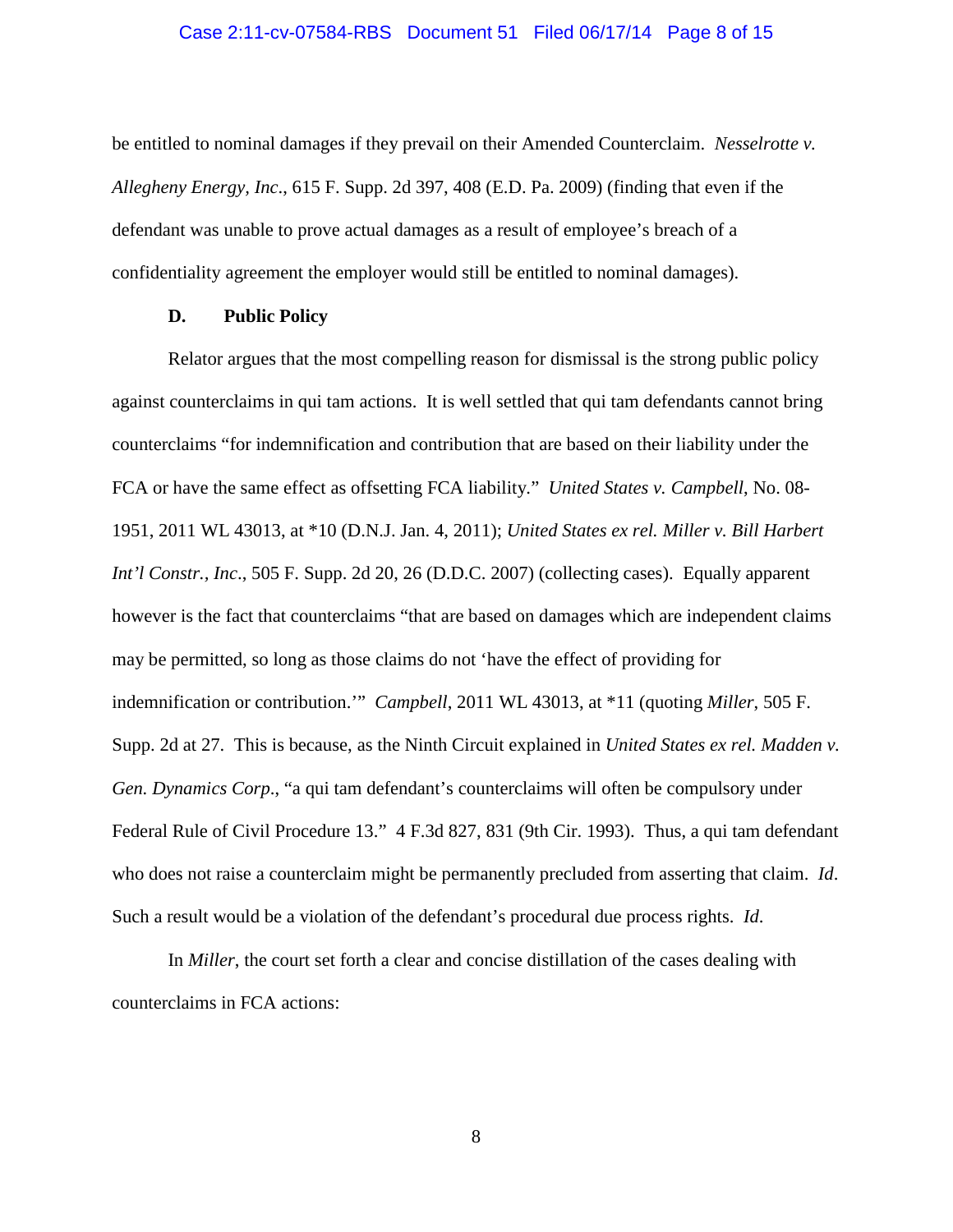These cases demonstrate that there are two ways in which an FCA defendant's counterclaim may seek independent damages and thus be permissible. The use of the word independent has led to some confusion, and courts would be better served to describe the permissible claims as not dependent on the fact of FCA liability. In short form, claims by an FCA defendant have been properly permitted where the success of the FCA defendant's claim does not require a finding that the defendant is liable in the FCA case.

. . . .

These cases come together to form a sensible rule. If a defendant's counterclaim is predicated on its own liability, then its claims against a relator typically will allege that the relator participated in the fraud, or caused the defendant some damage by the act of being a relator, that is, by disclosing the defendant's fraud. The first kind of action seeks contribution or indemnity, rights that are not provided by the FCA because they would deter relators, allow wrongdoers to shift their costs, and would disrupt the intended framework of incentives and punishments established by the FCA. The second kind of action has the same effect of providing contribution or indemnity, with the perverse twist that the relator is not even accused of contributing to the defendant's fraud. If such suits were allowed, they would punish innocent relators, which would be a significant deterrent to whistleblowing and would imperil the government's ability to detect, punish, and deter fraud. The FCA contains several provisions seeking to protect relators from retaliation, and it would run counter to this policy if the Court were to allow retaliatory suits against truthful relators.

*Miller*, 505 F. Supp. 2d at 27-29.

 $\overline{a}$ 

Although the analysis set forth in *Miller* is a useful starting point, it does not address the more specific question of whether the enforcement of a confidentiality agreement runs contrary to the purpose of the FCA. On that issue, courts have taken differing views. For example, in *United States ex rel. Grandeau v. Cancer Treatment Centers of America*., the court dismissed the defendant's counterclaim for breach of a confidentiality agreement after concluding that the agreement could not "trump the FCA's strong policy of protecting whistleblowers who report fraud against the government." 350 F. Supp. 2d 765, 773 (N.D. Ill. 2004)<sup>3</sup>; see also *X Corp. v.* 

<sup>3</sup> Defendants attempt to distinguish *Grandeau*, arguing that it "did not address disclosures other than in response to a government subpoena." (Defs.' Resp. 14 n.2.) However, the court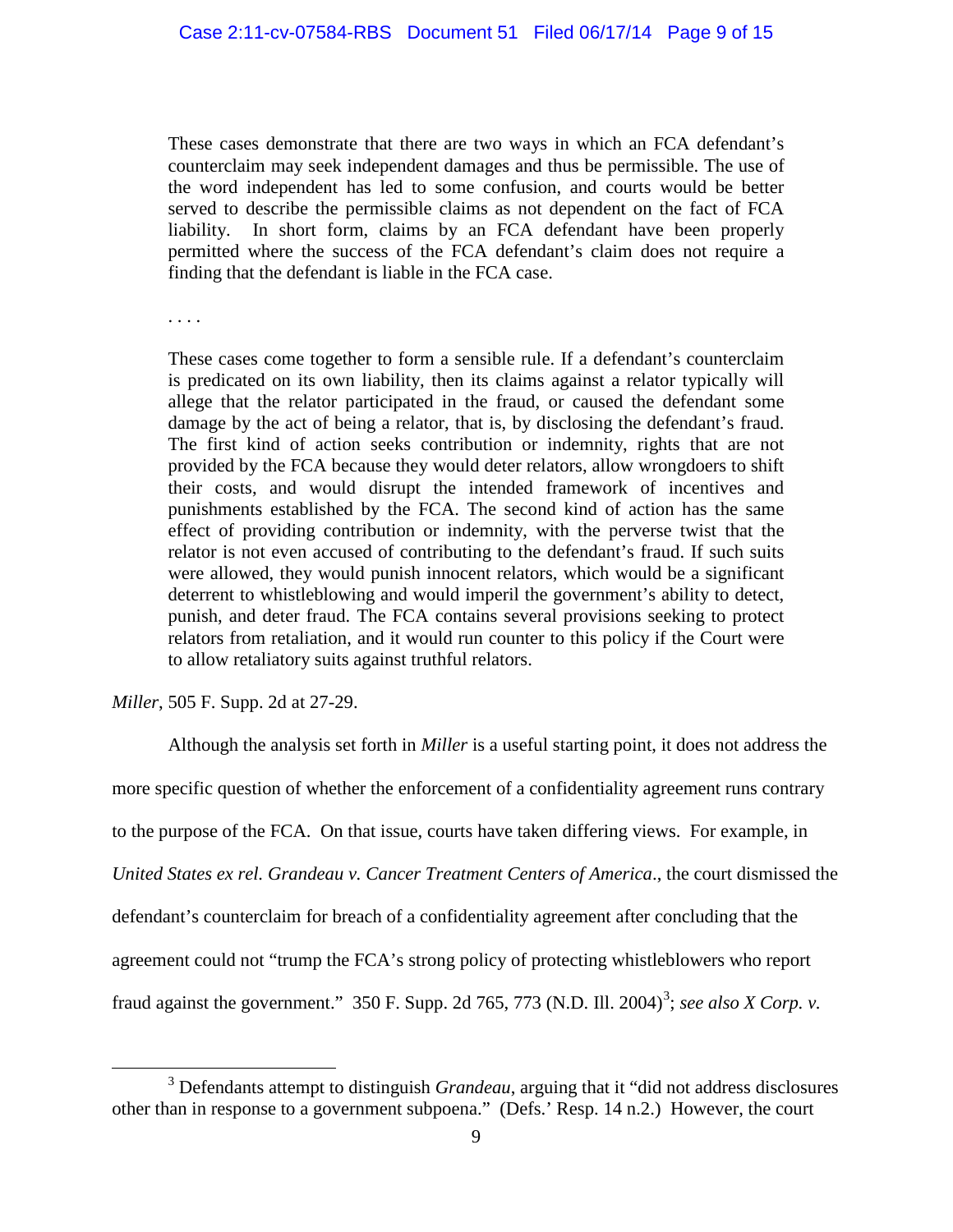#### Case 2:11-cv-07584-RBS Document 51 Filed 06/17/14 Page 10 of 15

*Doe*, 805 F. Supp. 1298, 1310 n.24 (E.D. Va. 1992) ("To the extent it prevented disclosure of evidence of a fraud on the government, [the confidentiality agreement] would be void as contrary to public policy. In other words, [the plaintiff] cannot rely on any contract to conceal illegal activity."). Similarly, in *United States ex rel. Head v. Kane Co*., the court dismissed a counterclaim in which it was alleged that the plaintiff breached a separation agreement by refusing to return a document to the defendant. 668 F. Supp. 2d 146, 151-52 (D.D.C. 2009). The court held that "[e]nforcing a private agreement that requires a qui tam plaintiff to turn over his or her copy of a document, which is likely to be needed as evidence at trial, to the defendant who is under investigation would unduly frustrate the purpose of [the FCA]." *Id*. at 152.

On the other hand, in *United States ex rel. Mossey v. Pal-Tech*, *Inc*., 231 F. Supp. 2d 94 (D.D.C. 2002), a different court in the D.C. district reached a contrary conclusion. In that case, the defendant counterclaimed for breach of contract resulting from the qui tam plaintiff's disclosure and retention of confidential information. *Id*. at 99. In denying the plaintiff's motion to dismiss, the court found that "the nature of the contract and the facts alleged" did not permit the court to say that the defendant "could not prove any set of facts that would entitle it to relief." *Id*.; *see also Zahodnick v. Int'l Bus. Machs. Corp*., 135 F.3d 911, 915 (4th Cir. 1997) (granting the defendant's motion for summary judgment on Plaintiff's retaliation claim under the FCA and finding that the plaintiff violated the terms of his nondisclosure agreements). $4$ 

clearly explained that it made no difference whether the defendant's counterclaim was based on the relator's response to the subpoena or in retaliation to the relator's independent initiation of the qui tam action. *Grandeau*, 350 F. Supp. 2d at 773. In either case, the "[r]elator could have disclosed the documents to the government under any circumstances, without breaching the confidentiality agreement." *Id*.

<sup>4</sup> We note that *Zahodnick* does not directly apply to the instant case. In *Zahodnick*, the plaintiff filed a retaliation claim under the FCA in his individual capacity not as a relator on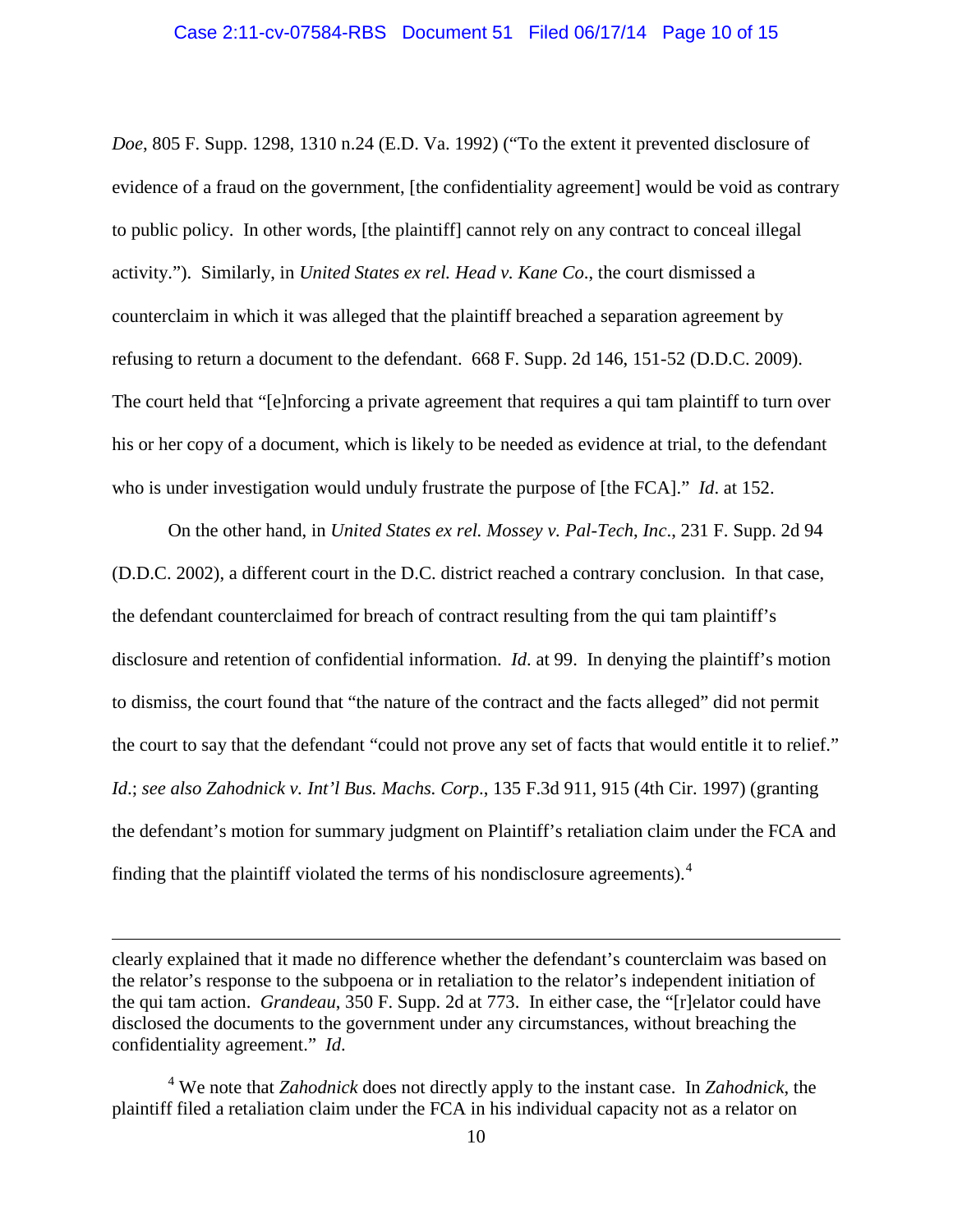#### Case 2:11-cv-07584-RBS Document 51 Filed 06/17/14 Page 11 of 15

Similarly, in *Battiata*, the defendants brought a counterclaim for breach of fiduciary duty, arguing that the plaintiff's "access to confidential information created a confidential relationship and imposed a fiduciary duty not to publish or disseminate information purported to be privileged or confidential." 906 F. Supp. 2d at 454 (citation omitted). The defendants sought damages in the form of restitution and the imposition of a constructive trust over any revenues, earnings, profits, compensation, and benefits recovered by the plaintiff as a result of the qui tam action. *Id*. The court granted the plaintiff's motion to dismiss after concluding that these damages were predicated upon the defendants' liability under the FCA. *Id*. at 461. However, in dismissing the counterclaim without prejudice, the court recognized the possibility that it could be amended to request independent damages. *Id*.; *see also United States ex rel. v. Agape Senior Cmty. Inc*., No. 12-3466, 2013 WL 6383085, at \*2 (D.S.C. Dec. 5, 2013) (refusing to grant a stay of proceedings where it was alleged that the qui tam plaintiff distributed the defendant's private information and noting that the availability of counterclaims in the lawsuit provided the defendants with adequate protection).

Other courts have focused on the reasonableness and scope of the plaintiff's disclosure in determining whether to permit counterclaims in FCA actions. In *Cafasso ex rel. United States v. Gen. Dynamics C4 Systems., Inc*., the Ninth Circuit affirmed the district court's dismissal of the plaintiff's qui tam complaint and granted the defendant summary judgment on its counterclaim for breach of a confidentiality agreement. 637 F.3d 1047, 1058, 1062 (9th Cir. 2011). In so doing, the Court declined to recognize a public policy exception to the enforcement of confidentiality agreements in FCA actions. *Id*. at 1062. The Court recognized "some merit" in

behalf of the United States. Therefore, allowing the counterclaim to proceed did not necessarily raise the same concerns as a counterclaim in a qui tam action. *United States ex rel. Battiata v.*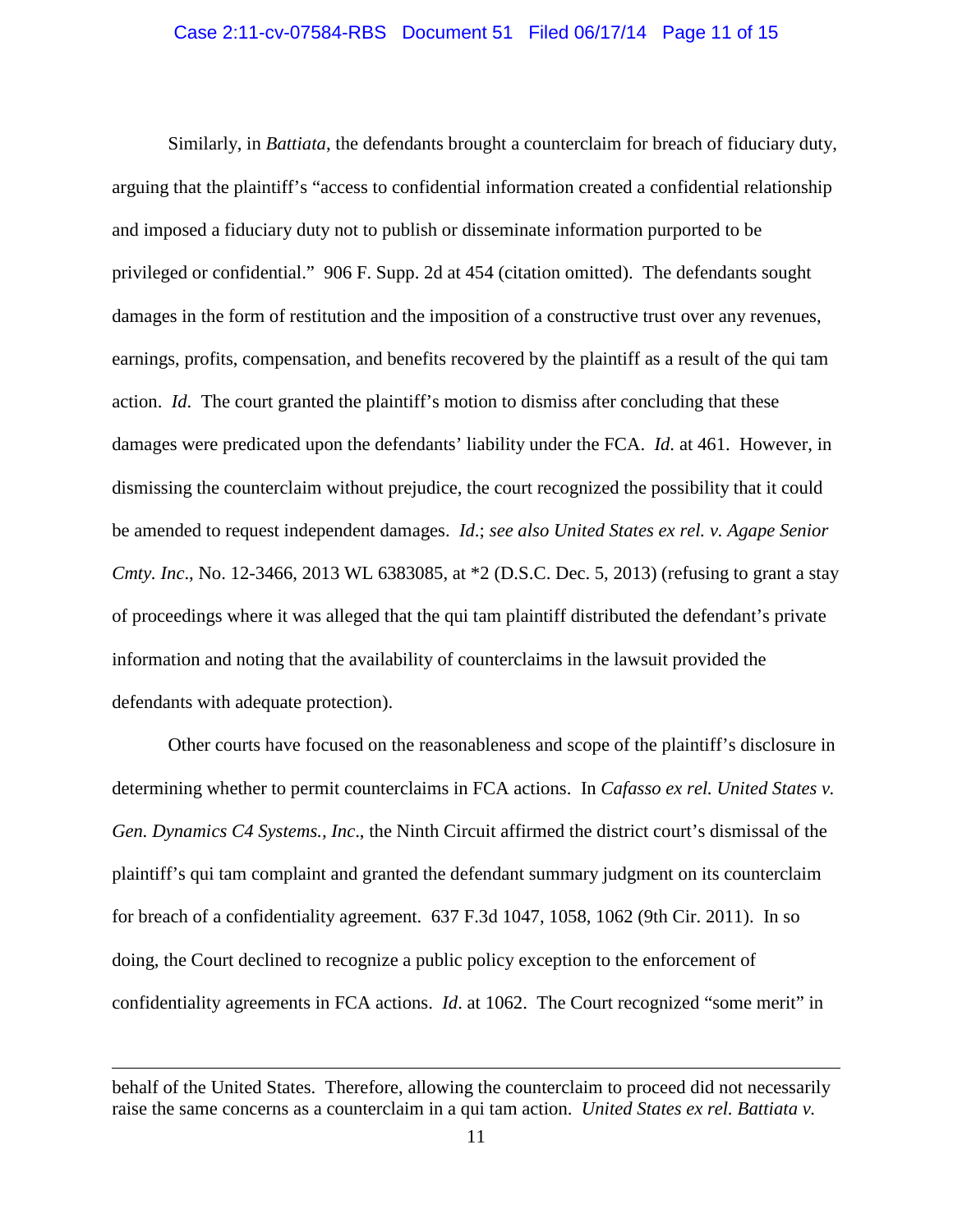#### Case 2:11-cv-07584-RBS Document 51 Filed 06/17/14 Page 12 of 15

such a policy; however, it noted that even if it had been adopted, "it would not cover [the plaintiff's] conduct given her vast and indiscriminate appropriation of [the defendant's] files." *Id.* The Court explained that, "those asserting [protection under the policy] would need to justify why removal of the documents was reasonably necessary to pursue an FCA claim" and that the plaintiff had failed to make "such [a] particularized showing." *Id*. 5

Here, Relator argues that Defendants' Amended Counterclaim "is a thinly disguised claim for indemnification." (Relator's Mot. 7.) We disagree. The Amended Counterclaim does not allege that Relator participated in the purported fraud. Nor does it suggest that the injuries sustained by Defendants were a result of Relator's disclosure of the alleged fraud. Furthermore, unlike *Battiata,* Defendants' requested damages are not based upon any potential revenues, earnings, profits, compensation, or benefits awarded to Relator as a result of this qui tam action. Rather, the damages sought by Defendant are alleged to be the result of Relator's breach of a validly executed confidentiality agreement. As in *Caffasso*, it is possible to conceive of a case in which Defendants are found to be not liable under the FCA, while prevailing on their Amended Counterclaim for violation of the confidentiality agreement. Defendants' Amended

*Puchalski*, 906 F. Supp. 2d 451, 460-61 (D.S.C. 2012). 5 *Compare Siebert v. Gene Sec. Network, Inc*., No. 11-1987, 2013 WL 5645309, at \*8 (N.D. Cal. Oct. 16, 2013) (finding that although the confidentiality agreement was unenforceable as a matter of public policy, the counterclaim should not be dismissed in its entirety because it was possible that the plaintiff took confidential documents unrelated to his FCA claim), *and United States ex rel. Wildhirt v. AARS Forever, Inc*., No. 09-1215, 2013 WL 5304092, at \*6 (N.D. Ill. Sept. 19, 2013) ("Drawing a reasonable inference in Defendants' favor, the court will assume at the Rule 12(b)(6) stage that Relators' retentions and disclosures went beyond the scope of those necessary to pursue their qui tam suit."), *with United States ex rel. Ruhe v. Masimo Corp*., 929 F. Supp. 2d 1033, 1039 (C.D. Cal. 2012) (denying the defendant's motion to strike where "[r]elators sought to expose a fraud against the government and limited their taking to documents relevant to the alleged fraud").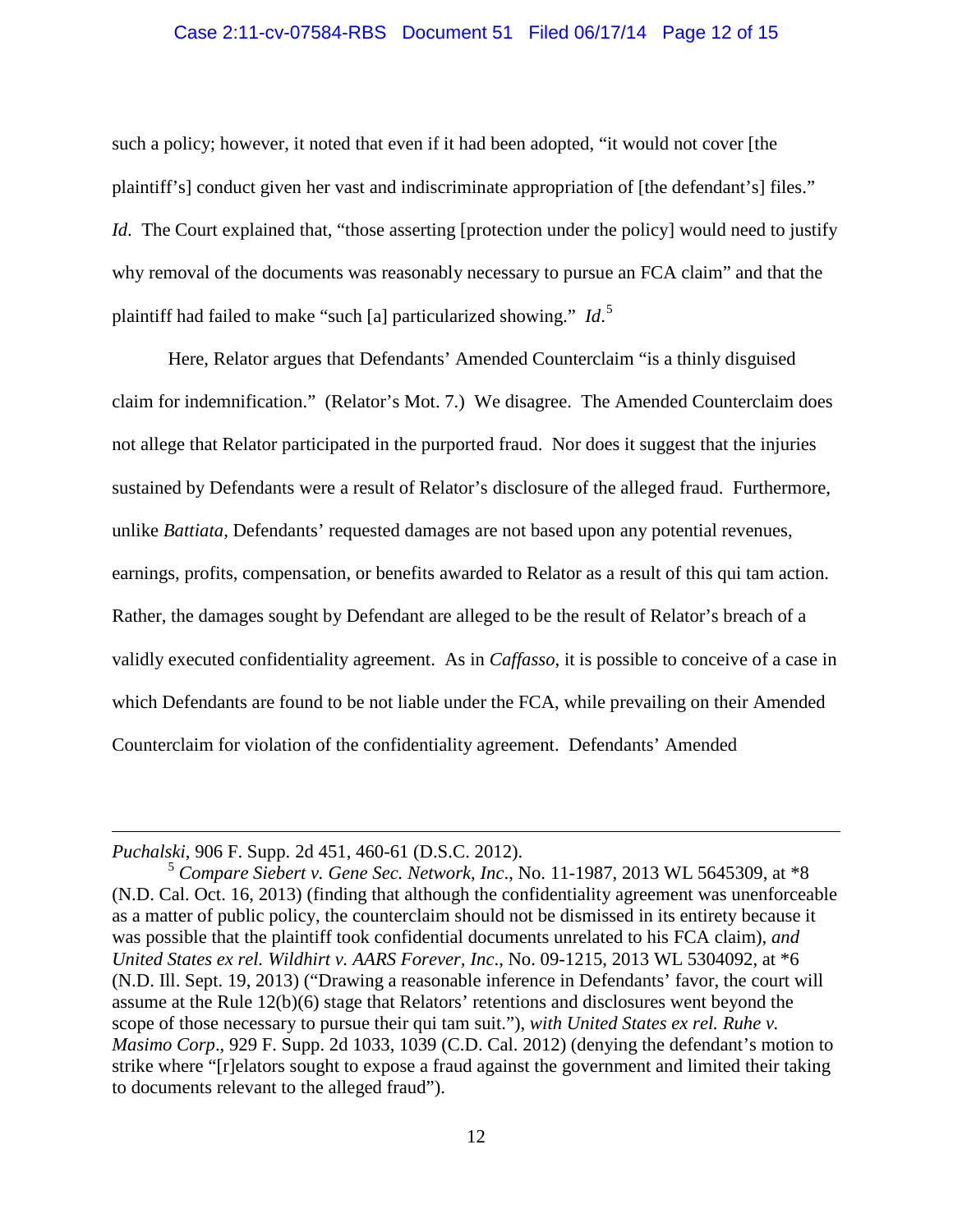#### Case 2:11-cv-07584-RBS Document 51 Filed 06/17/14 Page 13 of 15

Counterclaim, which is not predicated upon a finding of liability under the FCA, is not a claim for indemnification. We will not bar it on those grounds.

Moreover, because we agree with the Ninth Circuit's reasoning in *Cafasso*, it would be inappropriate to dismiss Defendants' Amended Counterclaim at this stage of the proceedings. The Amended Counterclaim alleges that Relator took "a large variety of [Defendants] confidential, proprietary and privileged information . . . ." (Am. Countercl. ¶ 27.) While it is certainly possible that the entirety of this information is required to prove Relator's claim, it is simply too early to know for sure. This is especially true given Relator's failure to make any kind of particularized showing. For example, Relator's Motion fails to provide any justification in response to Defendants' allegation that he disclosed to his personal attorneys, information that was protected by the attorney-client privilege. Accepting Defendants' allegations as true, as we must, we conclude that Defendant has pled sufficient facts to survive Plaintiff's Motion to Dismiss.

### **E. Wavier and Accord**

Relator argues that Defendants have continued to employ Relator, despite their allegations of his improper actions, based upon an understanding and agreement with Relator's counsel. (Relator's Mot. 12.) Relator does not provide any legal authority in support of his argument that Defendants' actions should result in the dismissal of their Amended Counterclaim. Moreover, because Relator provides no further detail concerning the nature of this understanding and agreement, it is unclear what effect, if any, it has on Defendants' Amended Counterclaim. Relator's argument does not provide sufficient grounds upon which to dismiss Defendants' Amended Counterclaim.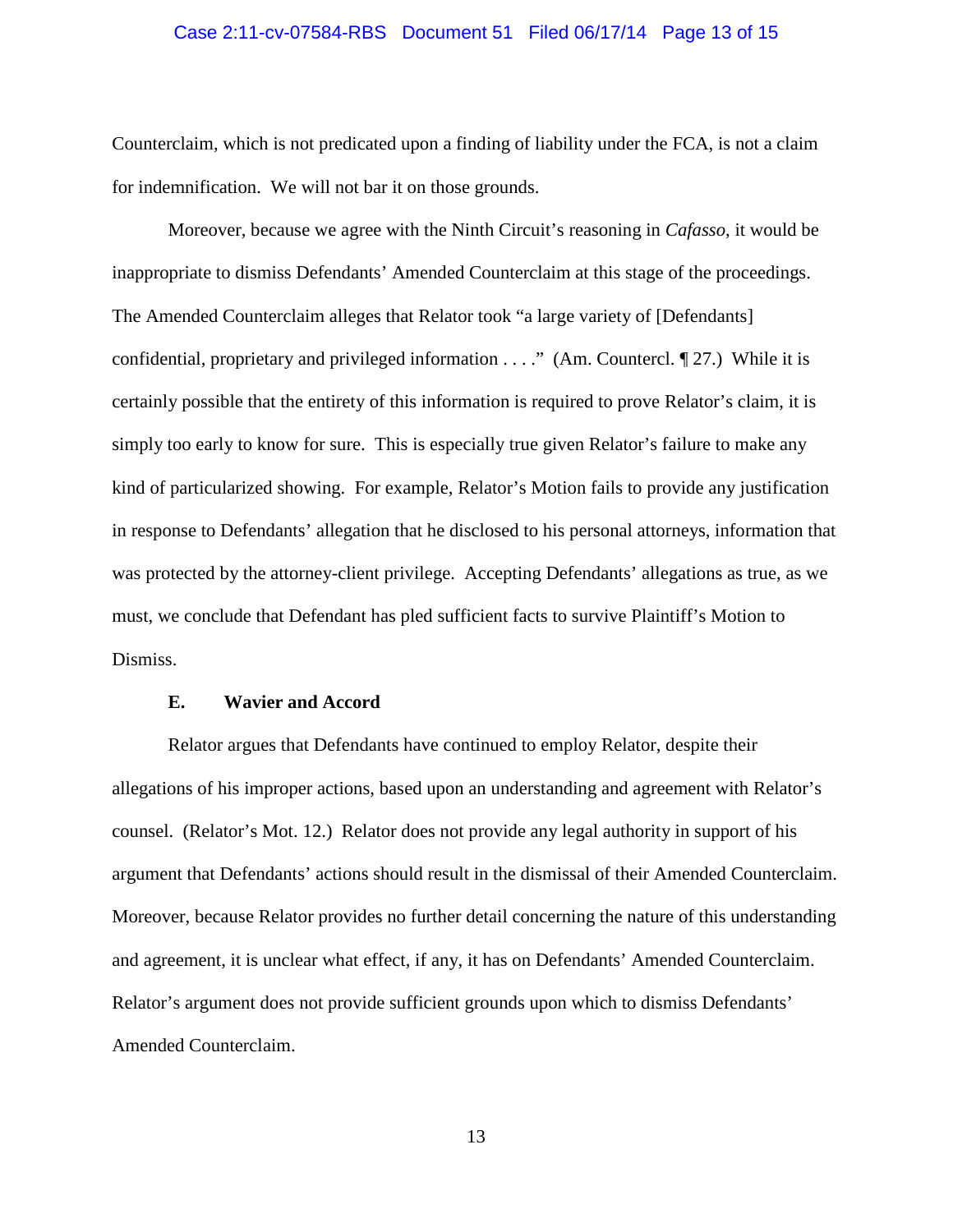#### **F. Bifurcation**

While conceding that some courts permit counterclaims for independent damages in FCA cases, Relator argues that those courts suggest bifurcated trials. (Relator's Mot. 8-9.) Relator draws this argument from the Ninth Circuit's dicta in *Madden*. There, the Court addressed the possibility that its holding would encourage qui tam defendants, who were barred from bringing counterclaims for indemnification, to instead bring claims for independent damages. *Madden*, 4 F.3d at 831. The Ninth Circuit suggested that courts could prevent such manipulation by ruling on the qui tam defendant's liability prior to addressing the qui tam defendant's counterclaims. *Id*. (citing *Burch ex rel. United States v. Piqua Eng'g, Inc*., 145 F.R.D. 452, 457-58 (S.D. Ohio 1992)). "If a qui tam defendant is found liable, the counterclaims can then be dismissed on the ground that they will have the effect of providing for indemnification or contribution. On the other hand, if a qui tam defendant is found not liable, the counterclaims can be addressed on the merits." *Id*.

We are not persuaded that bifurcation of Defendants' Amended Counterclaim is appropriate at this early stage of the proceedings. Under Federal Rule of Civil Procedure 42(b), "a court may order a separate trial of any type of claim including a counterclaim 'in furtherance of convenience,' 'to avoid prejudice,' or 'when separate trials will be conducive to expedition and economy.'" *United States ex rel. Miller v. Bill Harbert Int'l Constr., Inc*., No. 95-1231, 2007 WL 851823, at \*1 (D.D.C. Mar. 14, 2007) (quoting Fed. R. Civ. P. 42(b)). In *Miller*, the court bifurcated the qui tam defendant's counterclaims after concluding that: (1) not doing so would have confused the jury in what was already a complex trial; (2) the resolution of the qui tam complaint could be dispositive of the defendant's counterclaims; and (3) the relator and the